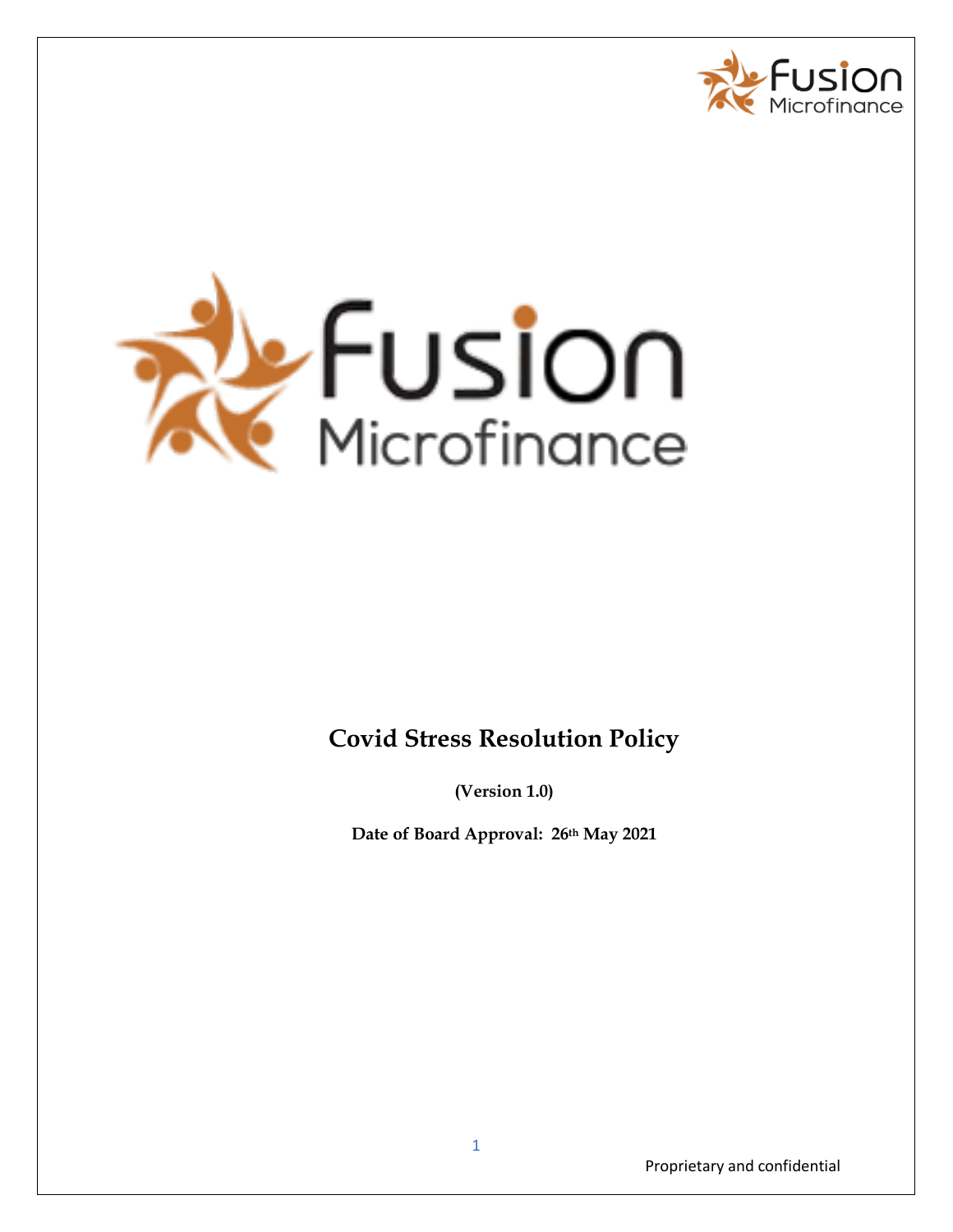

## **Contents**

| $\mathbf{1}$ . |  |
|----------------|--|
| 2.             |  |
| 3.             |  |
| 4.             |  |
| 5.             |  |
| 6.             |  |
| 7.             |  |
| 8.             |  |
| 9.             |  |
| 10.            |  |
| 11.            |  |
| 12.            |  |
| 13.            |  |
| 14.            |  |
| 15.            |  |
| 16.            |  |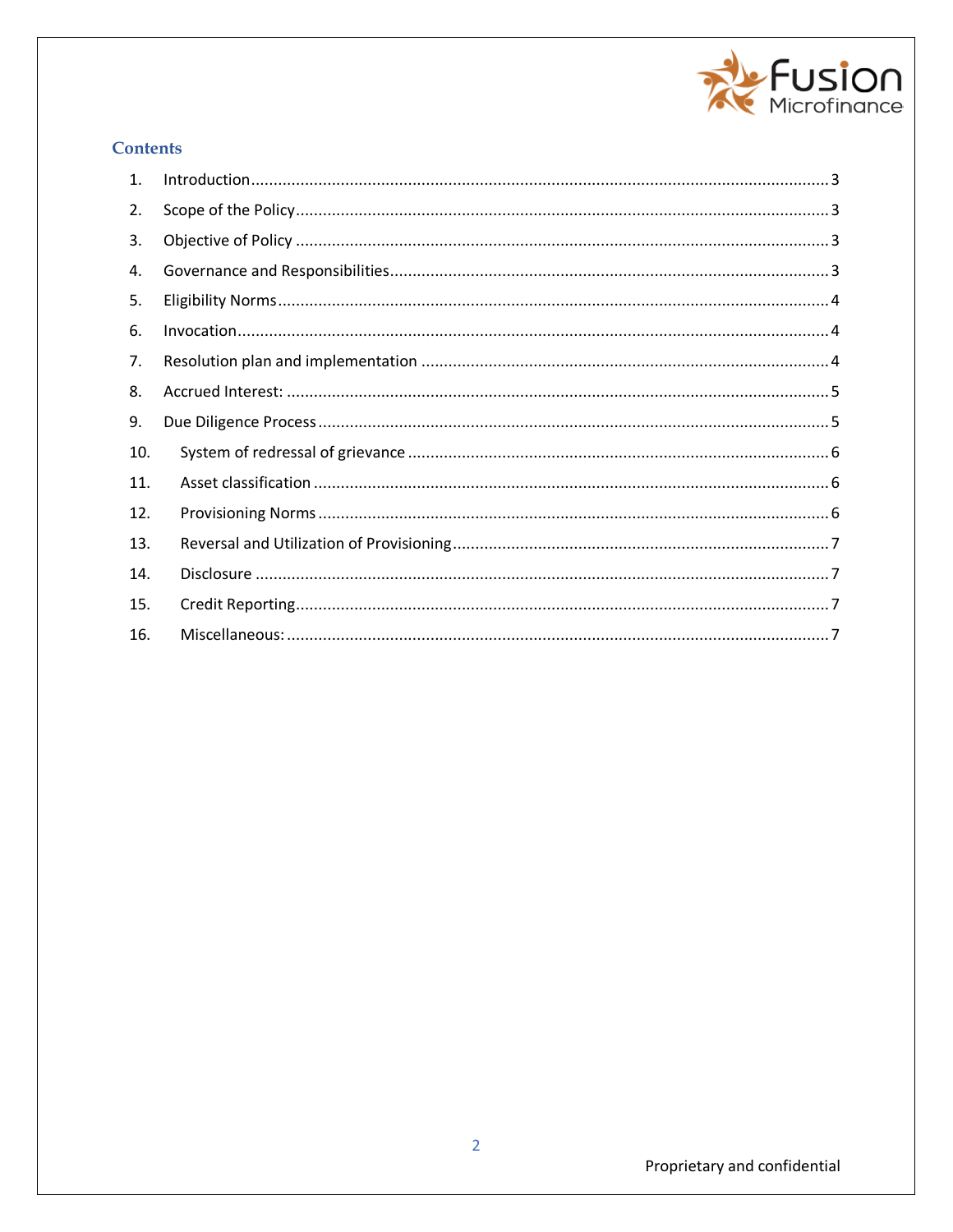

#### <span id="page-2-0"></span>**1. Introduction**

The novel Coronavirus pandemic has brought emergency situation worldwide and has impacted India as well. The economic fallout on account of the COVID-19 pandemic has led to significant financial stress for borrowers. Hence, RBI has introduced a new framework for resolution of stress for COVID-19 impacted borrowers, vide circular no. RBI/2021-22/31 DOR.STR.REC.11/21.04.048/2021-22 dated 5th May 2021. Fusion Micro Finance Private Limited ("FMPL") has designed covid stress resolution policy in accordance with RBI Resolution Framework – 2.0 and the aim of this Policy is to extend relief to the customers of FMPL based on permissions received as per RBI Guidelines on COVID-19.

#### <span id="page-2-1"></span>**2. Scope of the Policy**

This policy is applicable across Pan India level and shall be subject to relevant stipulations of RBI and laws & regulations in force from time to time. This resolution framework permits FMPL to re-assess the repayment capabilities of their borrowers and provide rescheduled terms to such existing loans which fall within the eligibility criteria and approved policies.

#### <span id="page-2-2"></span>**3. Objective of Policy**

The objective of this Policy is to set out the broad level resolution plan to be offered to the loan customers and the manner in which evaluation of the customers shall be performed to assess the eligibility for the resolution plan subject to the prudential boundaries laid out by Reserve Bank of India. Purpose of the resolution plan is to assist eligible customers in reducing the financial stress faced by them on account of pandemic.

#### <span id="page-2-3"></span>**4. Governance and Responsibilities**

- $\triangleright$  The Board of Directors shall approve this policy for implementation.
- $\triangleright$  The Board of Directors shall pass necessary instructions, orders, clarifications, or assign responsibilities, delegate requisite powers, as may be required from time to time during implementation of the policy.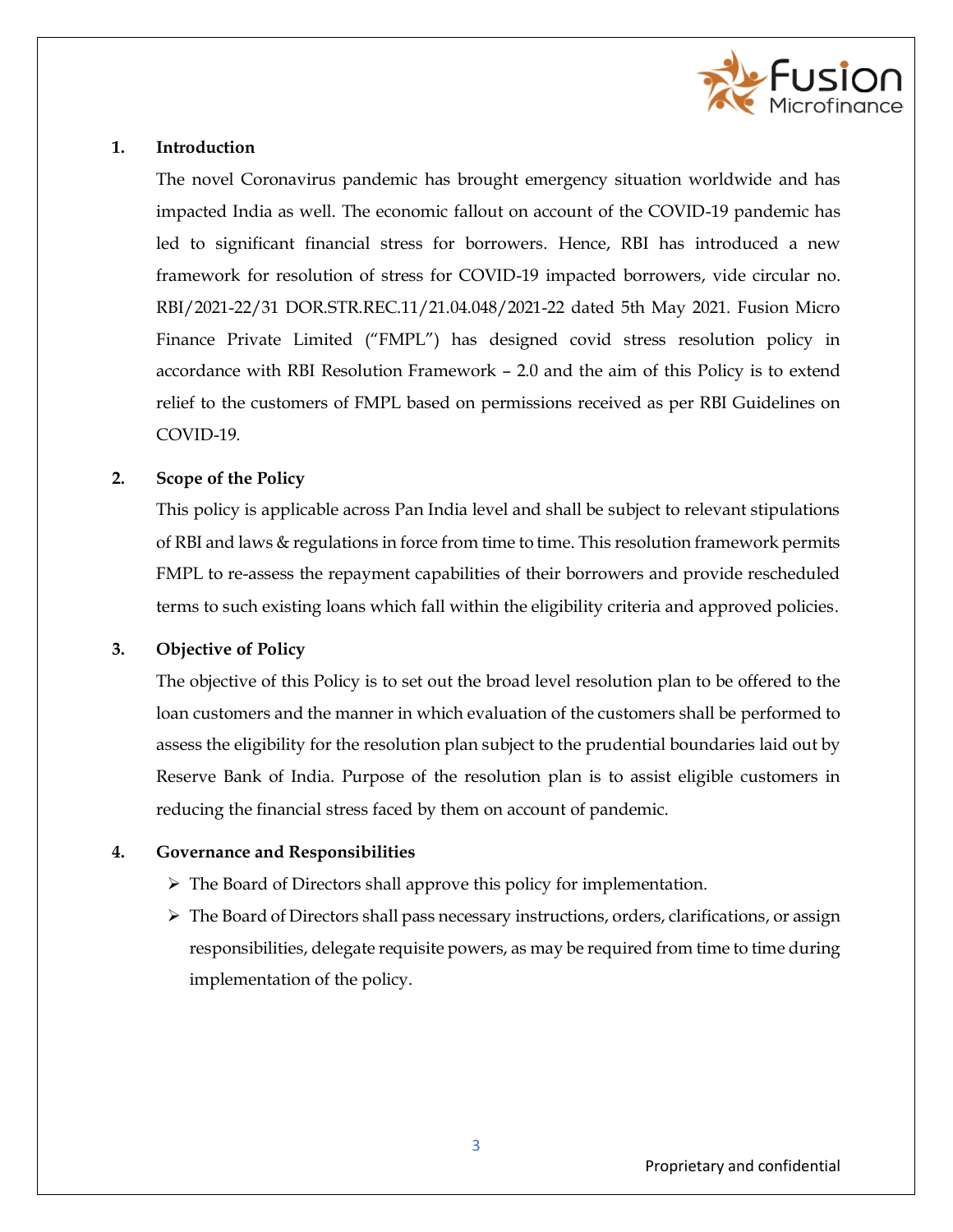

## <span id="page-3-0"></span>**5. Eligibility Norms**

- $\triangleright$  FMPL will ensure that the resolution plan is extended only to borrowers having stress on account of Covid 19.
- $\triangleright$  Microfinance eligible borrowers are individuals who have availed microfinance loans and advances for business purpose including Agri allied activities such as dairy, fishery, animal husbandry, poultry, beekeeping and sericulture but excluding direct farm credit exposure of individuals directly engaged in agriculture activities listed in Paragraph 6.1 of Master Direction - Priority Sector Lending
- $\triangleright$  MSME eligible borrowers who qualify for resolution in accordance with RBI guidelines RBI/2021-22/32 DOR.STR.REC.12/21.04.048/2021-22 dated 5th May 2021.
- $\triangleright$  Borrowers whose loans are outstanding and classified as 'Standard Asset' as on March 31, 2021, shall be eligible to be considered under this policy.

## <span id="page-3-1"></span>**6. Invocation**

Invocation means lending institution and borrower agree to proceed with efforts towards finalizing resolution plan. The date of invocation shall be the date on which both the borrower and lending institution have agreed to proceed with a resolution plan under this framework. The resolution under this framework may be invoked up to and not later than 30th September 2021 or such other time as may be permitted by RBI in future. Borrowers shall submit an application in standardized template for invoking resolution plan along with written declaration, confirming as being impacted and under stress condition due to covid 19. Within 30 days of application received from borrower, FMPL shall decision on the application and communicate the same in writing to the borrower.

## <span id="page-3-2"></span>**7. Resolution plan and implementation**

Resolution plan under this policy to be finalized and implemented within 90 days from the date of invocation. The Resolution plan includes following benefits to covid impacted borrowers:

- $\triangleright$  Granting moratorium up to maximum of 2 years
- $\triangleright$  Extension of residual tenure including moratorium up to maximum of 2 years
- $\triangleright$  Conversion of accrued interest into another credit facility
- $\triangleright$  Sanctioning of additional credit facilities to meet interim liquidity requirement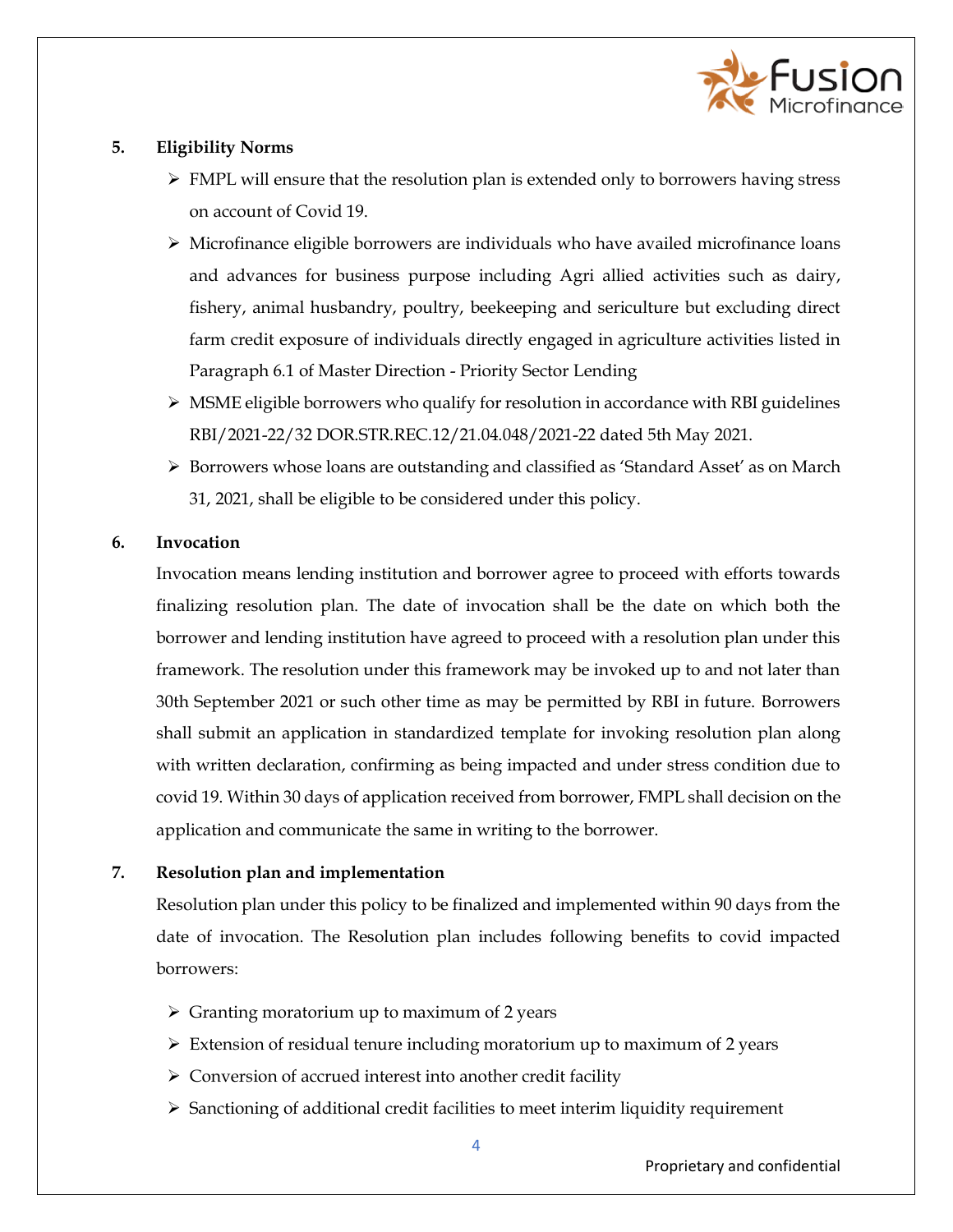

- Compromise settlements are not permitted.
- $\triangleright$  The overall cap on moratorium and /or extension of residual tenure granted under RBI resolution framework 1.0 and this resolution framework 2.0 combined, shall be 2 years.

Implementation of the resolution plan in respect of the loan account shall be at the sole discretion of FMPL and subject to the terms and conditions of the board approved policy and other condition of the contract remain same. The resolution plan shall be deemed to be implemented only if below conditions are met:

- All related documentation between the FMPL and borrower are completed in consonance with the resolution plan being implemented.
- $\triangleright$  The changes in the terms and conditions of the loans get duly reflected in the FMPL's books.
- $\triangleright$  The borrower is not in default with the FMPL as per the revised terms.

#### **8. Accrued Interest:**

- <span id="page-4-0"></span> $\triangleright$  Interest shall continue to accrue on the outstanding portion of such term loan during the moratorium period at the same rate as contracted for the respective loan.
- $\triangleright$  The Company shall give option to the borrower, to collect absolute amount of interest accrued under restructuring upfront or proportionately over the residual tenor (with increased installments) or towards the last/additional installment with or/after loan closure.

#### <span id="page-4-1"></span>**9. Due Diligence Process**

FMPL on receipt of a written request application from the eligible borrower, shall evaluate the proposal for restructuring of the loan account including evaluation of necessary documents, track record and eligibility criteria. On due evaluation of the request submitted by the eligible borrower, FMPL shall execute with the eligible borrower necessary amendment agreement or other necessary documents to record the revised terms and implement viable resolution plan.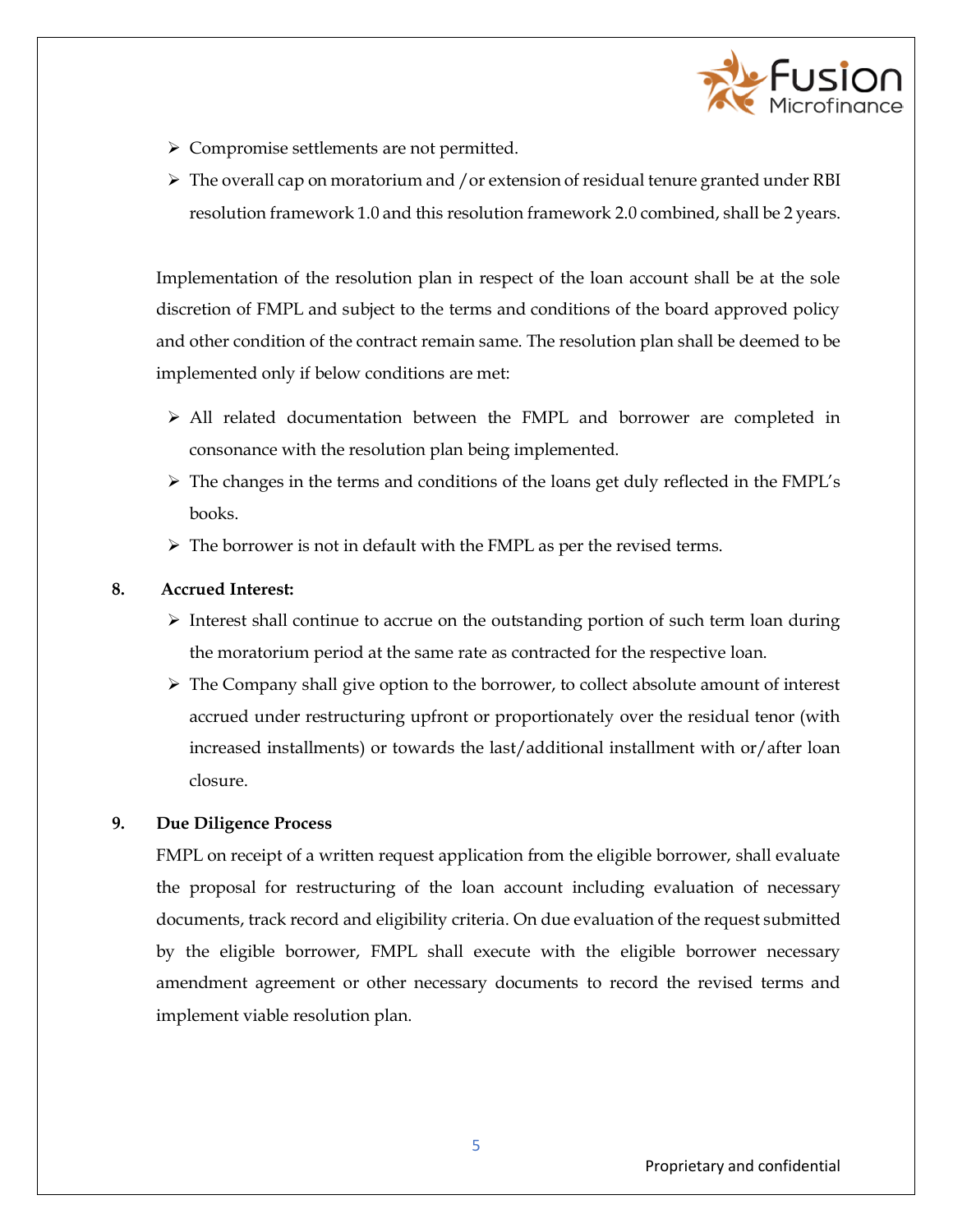

#### <span id="page-5-0"></span>**10. System of redressal of grievance**

- Borrower/Applicant can visit FMPL's nearest branch for inquires related to restructuring.
- $\triangleright$  Borrower can also call on the toll-free number printed on passbook to raise their concerns related to resolution plan.
- $\triangleright$  The complaints will be resolved within the defined timelines.

## <span id="page-5-1"></span>**11. Asset classification**

- $\triangleright$  If the resolution plan is implemented in adherence to the provisions of this circular, the asset classification of borrowers' accounts classified as Standard may be retained as such upon implementation.
- $\triangleright$  Borrowers who slipped into NPA status between invocation and implementation of resolution plan may be upgraded to standard on implementation of the plan.
- $\triangleright$  Any interim finance granted pending implementation of the resolution plan may be classified as standard till implementation of the plan, regardless of actual performance in the interim.
- $\triangleright$  If the resolution plan is not implemented within the stipulated timeline of 90 days, the asset classification of the additional finance sanctioned will be as per the actual performance of the borrower with respect to such additional finance or performance of the rest of the credit facilities, whichever is worse.
- $\triangleright$  If the resolution plan is not implemented as specified in this framework and within the timelines specified, the resolution process ceases to apply immediately in respect of the borrower concerned. Any resolution plan implemented in breach of the above stipulated timelines shall be fully governed by the prudential framework and the benefit of standard classification will not be available.

## <span id="page-5-2"></span>**12. Provisioning Norms**

FMPL shall maintain provisions against restructured loan from the date of implementation, which is higher of below:

- a) Actual provision under extant IRAC norms before implementation or
- b) 10% of renegotiated debt exposure post implementation.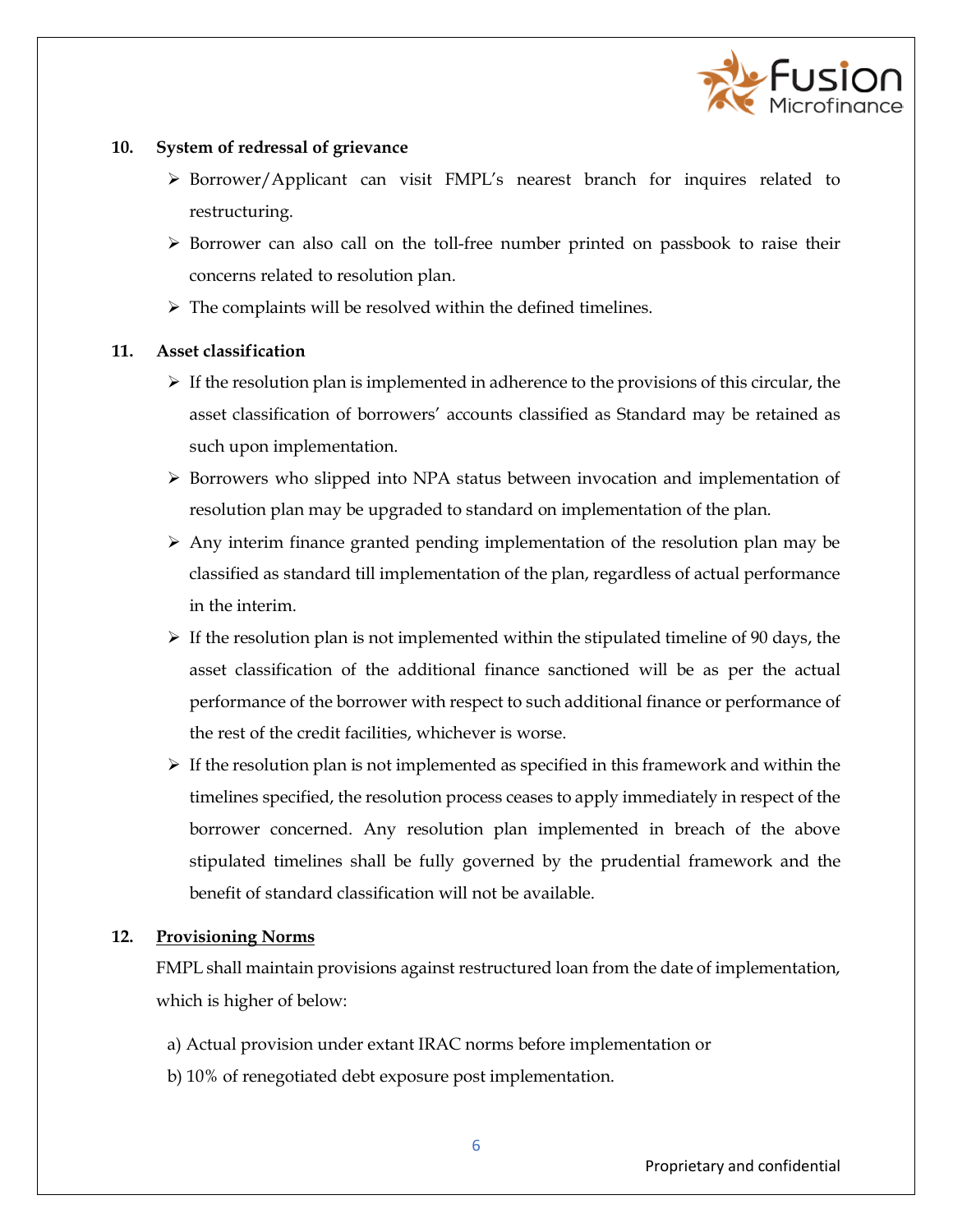

### <span id="page-6-0"></span>13. **Reversal and Utilization of Provisioning**

- $\triangleright$  The above provisions shall not be written back before one year from the commencement of the first payment of interest or principal (whichever is later) on the credit facility with longest period of moratorium.
- $\triangleright$  Provision maintained under resolution plan will be available for utilisation against accounts turning NPA post implementation.

#### <span id="page-6-1"></span>**14. Disclosure**

Disclosure shall be made in accordance with RBI guidelines including the following:

- Disclosure of invocation request, resolution implementation and resolution exposure, additional funding, provisioning to be made on quarterly/annual basis depending on applicability (Format  $X$  - resolution framework 2.0).
- $\triangleright$  Half yearly disclosure on opening resolution plan balance, repayment, NPA, write-off and closing balance (Format B – resolution framework 1.0)

## <span id="page-6-2"></span>**15. Credit Reporting**

FMPL shall classify and report accounts restructured under this policy and plan "Restructured due to Covid-19" and the credit history of the restructured Borrowers shall consequently be governed by the respective policies of the credit information companies as applicable to accounts that are restructured

#### <span id="page-6-3"></span>**16. Miscellaneous:**

- $\triangleright$  Display on website: The Board approved policy on restructuring of stressed assets will be hosted on the Company's website for our customers information and benefit.
- $\triangleright$  Effective Date: This Policy shall be effective from the date of approval of this Policy by the Board.
- $\triangleright$  Review of policy: The Policy shall be reviewed as and when required by the applicable rules and regulations.